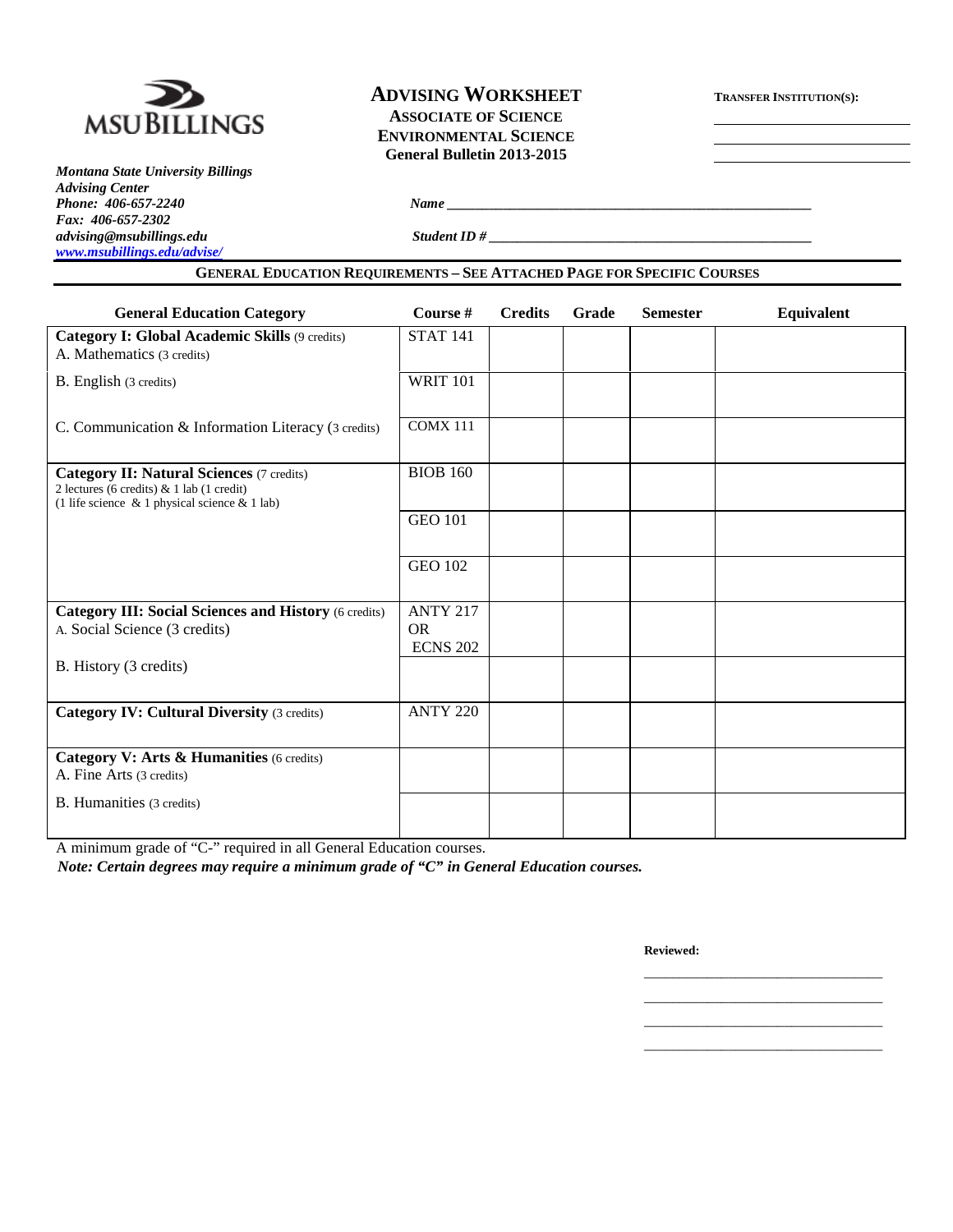## **GENERAL EDUCATION REQUIREMENTS**

|             |     | <b>CATEGORY I: GLOBAL ACADEMIC SKILLS</b>                      | 9 credits |
|-------------|-----|----------------------------------------------------------------|-----------|
|             |     | Students are required to take one course from each subcategory |           |
|             |     | <b>Subcategory A - Mathematics</b>                             | 3 credits |
| <i>STAT</i> |     | 141 Introduction to Statistical Concepts                       | 3         |
|             |     | <b>Subcategory B - English</b>                                 | 3 credits |
| WRIT        |     | 101 College Writing I                                          |           |
| WRIT        | 201 | College Writing II                                             | 3         |
|             |     | Subcategory C- Communication & Information Literacy 3 credits  |           |
|             |     | <b>COMX</b> 111 Introduction to Public Speaking                |           |

|      |     | <b>CATEGORY II: NATURAL SCIENCES</b>                               | 6 cr. lecture & 1 cr. lab |             |
|------|-----|--------------------------------------------------------------------|---------------------------|-------------|
|      |     | Students are required to take one course from each subcategory and |                           |             |
|      |     | at least one corresponding lab or SCIN 101, 102, 103 & 104         |                           |             |
|      |     | <b>Subcategory A – Life Sciences</b>                               |                           | 3-4 credits |
| BIOB |     | 160 Principles of Living Systems                                   |                           | 3           |
|      |     | <b>Subcategory B – Physical Sciences</b>                           |                           | 3-4 credits |
| GEO  | 101 | <b>Introduction to Physical Geology</b>                            |                           |             |
| GEO  | 102 | <b>Introduction to Physical Geology Laboratory 1</b>               |                           |             |

|             |                                                                | <b>CATEGORY III: SOCIAL SCIENCES AND HISTORY</b> | 6 credits |  |  |
|-------------|----------------------------------------------------------------|--------------------------------------------------|-----------|--|--|
|             | Students are required to take one course from each subcategory |                                                  |           |  |  |
|             |                                                                | <b>Subcategory A – Social Sciences</b>           | 3 credits |  |  |
| ANTY        | 217                                                            | <b>Physical Anthropology &amp; Archeology</b>    | 3         |  |  |
| <b>ECNS</b> | <b>202</b>                                                     | <b>Principles of Macroeconomics</b>              | 3         |  |  |
|             |                                                                | <b>Subcategory B - History</b>                   | 3 credits |  |  |
| <b>HSTA</b> | 101                                                            | American History I                               | 3         |  |  |
| <b>HSTA</b> | 102                                                            | American History II                              | 3         |  |  |
| <b>HSTR</b> | 101                                                            | <b>Western Civilization I</b>                    | 3         |  |  |
| <b>HSTR</b> | 102                                                            | <b>Western Civilization II</b>                   | 3         |  |  |
| <b>HSTR</b> | 103                                                            | Honors Western Civilization I                    | 3         |  |  |
| <b>HSTR</b> | 104                                                            | Honors Western Civilization II                   | 3         |  |  |
| <b>PSCI</b> | 230                                                            | Introduction to International Relations          |           |  |  |

|             |                                                                | <b>CATEGORY V: ARTS &amp; HUMANITIES</b> | <b>6</b> credits                                |  |
|-------------|----------------------------------------------------------------|------------------------------------------|-------------------------------------------------|--|
|             | Students are required to take one course from each subcategory |                                          |                                                 |  |
|             |                                                                | Subcategory $A$ – Fine Arts              | 3 credits                                       |  |
| ARTZ        | 101                                                            | Art Fundamentals                         | 3                                               |  |
| ARTZ        | 105                                                            | Visual Language-Drawing                  | 3                                               |  |
| ARTZ        | 131                                                            | Ceramics for Non-majors                  | 3                                               |  |
| CRWR        | 240                                                            | <b>Intro Creative Writing Workshop</b>   | 3                                               |  |
| FILM        | 160                                                            | Introduction to World Cinema             | $\begin{array}{c} 3 \\ 3 \\ 3 \end{array}$      |  |
| LIT         | 270                                                            | Film & Literature                        |                                                 |  |
| <b>MART</b> | 260                                                            | Computer Presentation and Animation      |                                                 |  |
| MUSI        | 101                                                            | <b>Enjoyment of Music</b>                | $\overline{3}$                                  |  |
| MUSI        | 114                                                            | Band: MSUB Symphonic                     | 1                                               |  |
| MUSI        | 131                                                            | Jazz Ensemble I: MSUB                    | 1                                               |  |
| MUSI        | 147                                                            | Choral Ensemble: University Chorus       | 1                                               |  |
| THTR        | 101                                                            | Introduction to Theatre                  | 3                                               |  |
| THTR        | 120                                                            | Introduction to Acting I                 | $\overline{\mathcal{E}}$                        |  |
|             |                                                                | <b>Subcategory B - Humanities</b>        | 3 credits                                       |  |
| <b>ARTH</b> | 150                                                            | Introduction to Art History              | 3                                               |  |
| <b>HONR</b> | 111                                                            | Perspectives and Understanding           |                                                 |  |
| LIT         | 110                                                            | Introduction to Literature               |                                                 |  |
| LIT         | 240                                                            | The Bible as Literature                  |                                                 |  |
| PHL.        | 110                                                            | Introduction to Ethics                   | $\begin{array}{c} 3 \\ 3 \\ 3 \\ 3 \end{array}$ |  |
| PHL         | 111                                                            | Philosophies of Life                     |                                                 |  |
| Total       |                                                                |                                          | 31                                              |  |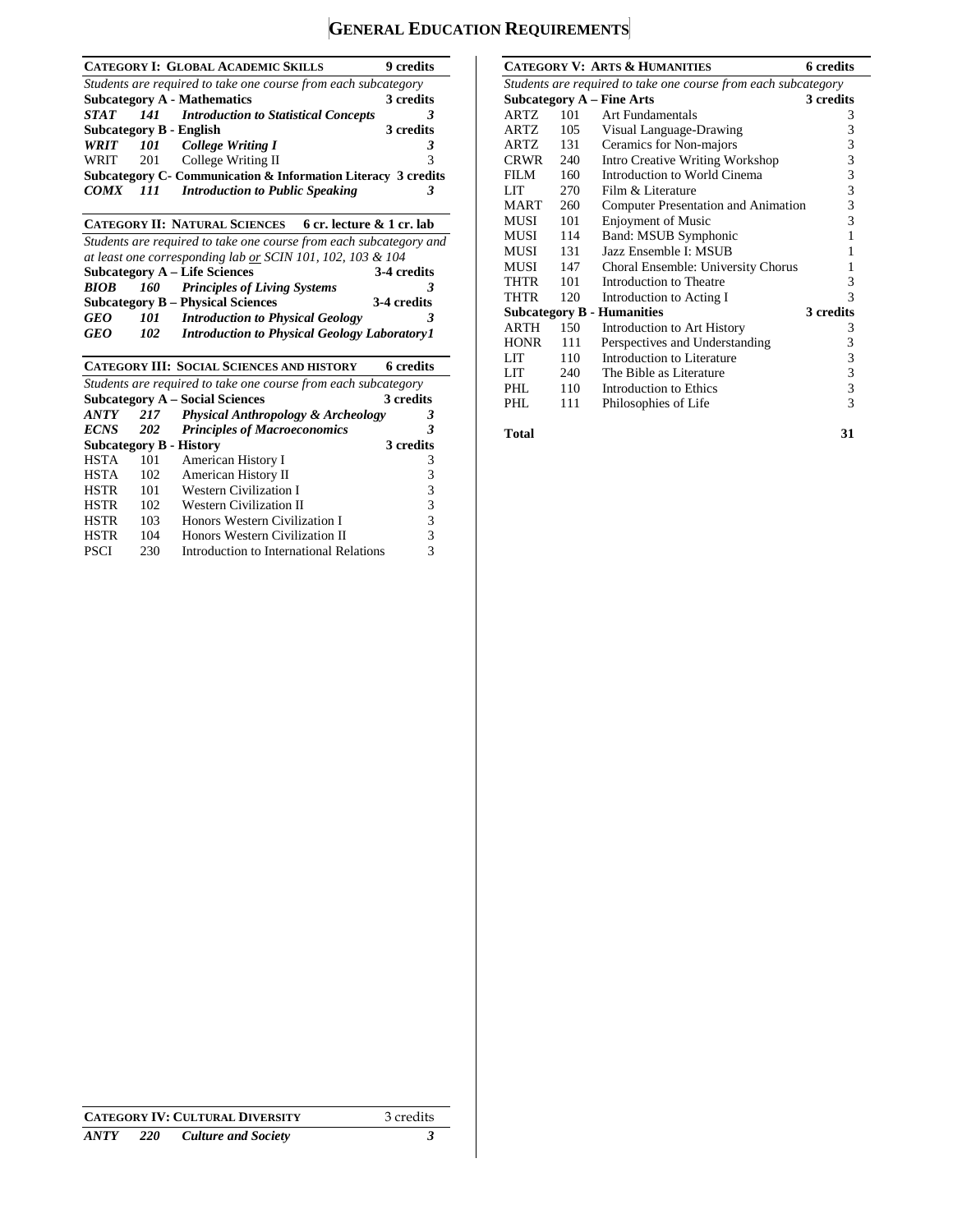| Course                                                               | Credits Grade | Semester | <b>Equivalent</b> |
|----------------------------------------------------------------------|---------------|----------|-------------------|
| A minimum grade of $C$ or better is required in all major coursework |               |          |                   |
|                                                                      |               |          |                   |

| <b>Required Courses</b> |     |                                                  |    |  |
|-------------------------|-----|--------------------------------------------------|----|--|
| <b>BIOB</b>             | 170 | Principles of Biological Diversity               | 3  |  |
| <b>BIOB</b>             | 171 | Principles of Biological Diversity<br>Laboratory |    |  |
| <b>BIOE</b>             | 202 | Introduction to Environmental Ecology            | 3  |  |
| *CHMY                   | 141 | College Chemistry I                              | 3  |  |
| *CHMY                   | 142 | College Chemistry Laboratory I                   |    |  |
| <b>CHMY</b>             | 143 | College Chemistry II                             | 3  |  |
| <b>CHMY</b>             | 144 | College Chemistry Laboratory II                  |    |  |
|                         |     | <b>Total Required Courses</b>                    | 15 |  |

### **Elective Courses (8 credits to be chosen in consultation with advisor)**

| <b>BIOE</b> | 483 | <b>Evolution and Ecology</b>        | 3       |  |  |
|-------------|-----|-------------------------------------|---------|--|--|
| <b>BIOE</b> | 484 | Evolution and Ecology Lab           |         |  |  |
| <b>CHMY</b> | 311 | Analytical Chemistry – Quantitative | 3       |  |  |
|             |     | Analysis                            |         |  |  |
| <b>CHMY</b> | 312 | Analytical Chemistry Laboratory -   |         |  |  |
|             |     | <b>Quantitative Analysis</b>        |         |  |  |
| <b>ERTH</b> | 303 | <b>Weather and Climate</b>          | 4       |  |  |
| <b>GEO</b>  | 205 | Mineralogy                          | 4       |  |  |
| <b>GEO</b>  | 492 | <b>Independent Study</b>            | $1 - 3$ |  |  |

 **Total Elective Courses 8**

**\*May satisfy Academic Foundations/General Education requirements.**